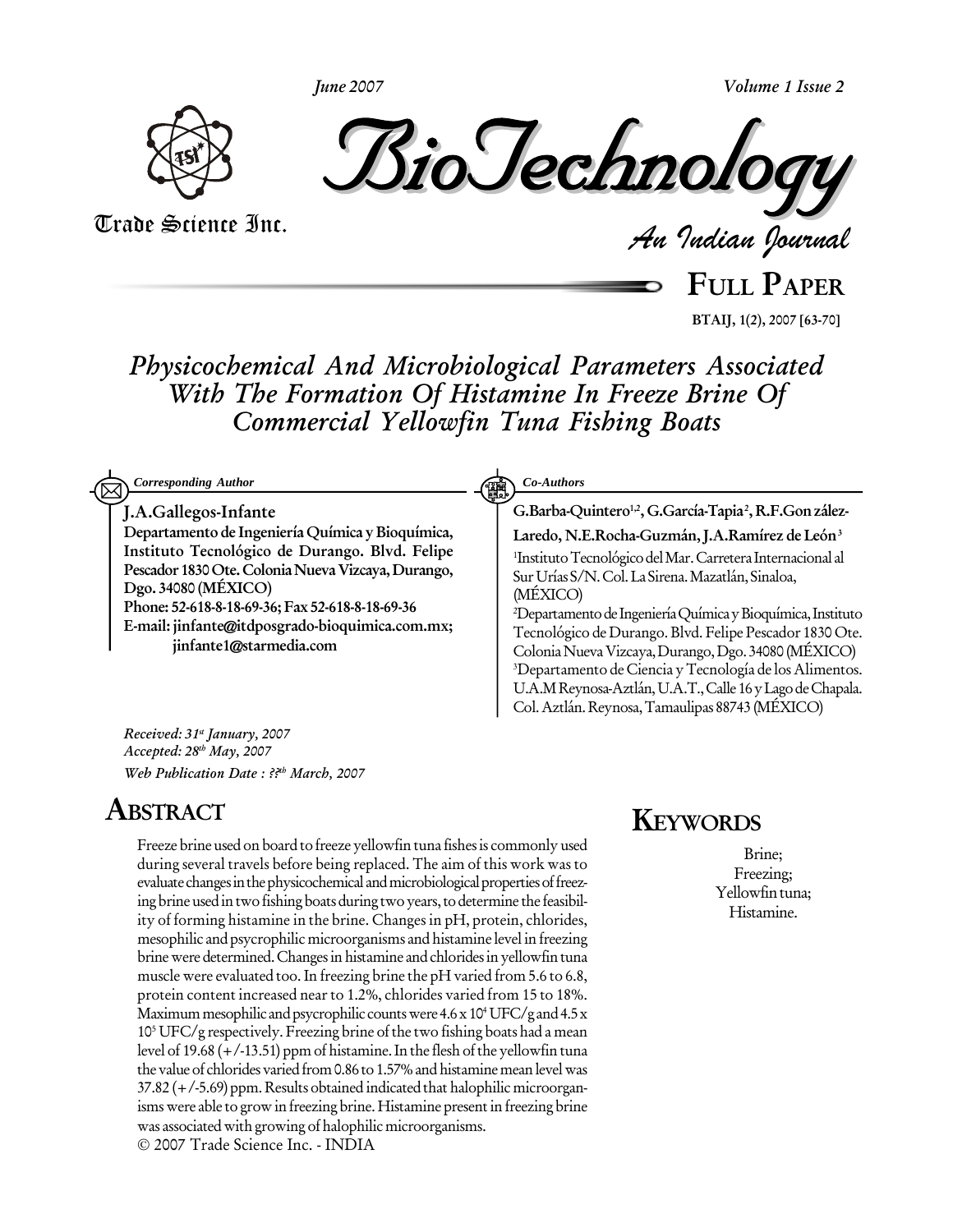### **INTRODUCTION**

Seafood quality is affected by handling, gutting, processing, and storage temperatures. Although re frigeration and freeze storage can extend the shelf life of seafood products, proliferation of psychrotrophic bacteria at refrigerated temperatures still contributes to seafood spoilage. For the seafood industry, the monitor of indicator compounds such as histamine associated with seafood safety is as important as quality assurance **[1]**.

The consumption of fish belonging to the Scomberesocidae and Scombridae family (including yellowfin tuna, *Thunnus albacares*) is the most commonly cause of histamine poisoning foodborne illness. The production of histamine in foods has been associ ated with the presence of decarboxilant microorgan isms which transform histidine into histamine. Tuna fish muscle contains high levels of histidine, thus is highly susceptible to show high levels of histamine if microbiological risks are not avoided during processing **[2,3]**. The temperature abuse of fish post-har vest induces the formation of high levels of hista mine in the flesh, and the formation is affected by the combination of time and temperature. The pro duction of histamine in fish has been associated to microbiologic contamination with bacteria possess ing histidine decarboxylase. The most frequent mi croorganisms associated with fish histamine poison ingareEnterobacteriaceae,Morganellamorganii,Klebsiella pneumoniae and Hafnia alvaei<sup>[4]</sup>.

The Food and Drug Administration (FDA) es tablished adefect action level of 50 ppm for hista mine in tuna, mahi-mahi (dolphin fish) and other fish species as an indication of potential health risk **[5]**. European Community has fixed 100 ppm histamine in fish and fish products as a maximum average value in a group of nine samples **[6]**. Mexico has a maxi mum limit of 200 ppm of histamine for tuna and tuna products.

ana products.<br>Nowadays the origin of contamination of tuna  $\mathbb{R}^{\mathbb{N}}$ about the level of histamine contained in freezing 100 m fishes with histamine former bacteria remains un clear and to our knowledge there is not information brine of tuna boats and little information is avail able concerning histamine formation in yellowfin tuna. The objective of this work was to determine

*Indian Journal*

the presence of histamine in freezing brine, and its association with histamine level on the flesh of fresh tuna obtained directly from the freezing tanks of tuna boat.

### **MATERIALS AND METHODS**

### **Fishing boats**

The fishing boats (FB) involved in this study had a capacity of 1,090 Ton (FB1) and 800 Ton (FB2) respectively. Before starting this study the freezing brine of FB1 was 14 months old, and the brine of the FB2 was 18 months old. After each fishing travel the brines were added with sodium chloride to adjust concentration to 18%, as a common practice of the industry.

### **Sampling**

Freezing brine and yellowfin tuna fishes (Thunnus albacares) were sampled directly from the fishing boats, immediately after their arriving by personal working in the control quality laboratory of a tuna canning industry. After each travel fishing, 2 L of freezing brine were sampled in sterile recipients(the same brine was used in all tanks of a same boat) and two tuna fishes were obtained from each boat. Freezing brine samples had  $-8$  °C when sampled. Samples were ice-stored to transport at laboratory (least than 10 min) and were stored at  $-15$  °C until their analysis (less than 24 hours). Tuna fishes were caught in the Mexican Pacific, had an internal temperature of  $-8$ °C and a 5/12 size. Samples of almost one kilogram were cut out from the loin of each tuna fish using an electric saw previously sterilized with 70% ethanol and introduced in sterile bags before ice-stor ing, transported to the laboratory (less than 10 min), and stored at  $-15$  °C until their analysis (less than 24 hours).

### **Histamine analysis**

Histamine content was determined by duplicate following the method described by **[7]**. Briefly, ten grams of muscle (or brine) were homogenized with 100 mL TCA (2.5%) and filtered using a Whatman filter #4. The filtered solution was neutralized to pH 7 with KOH 1N. A 75 mL aliquot of this solu tion wasintroduced into an ionic exchange column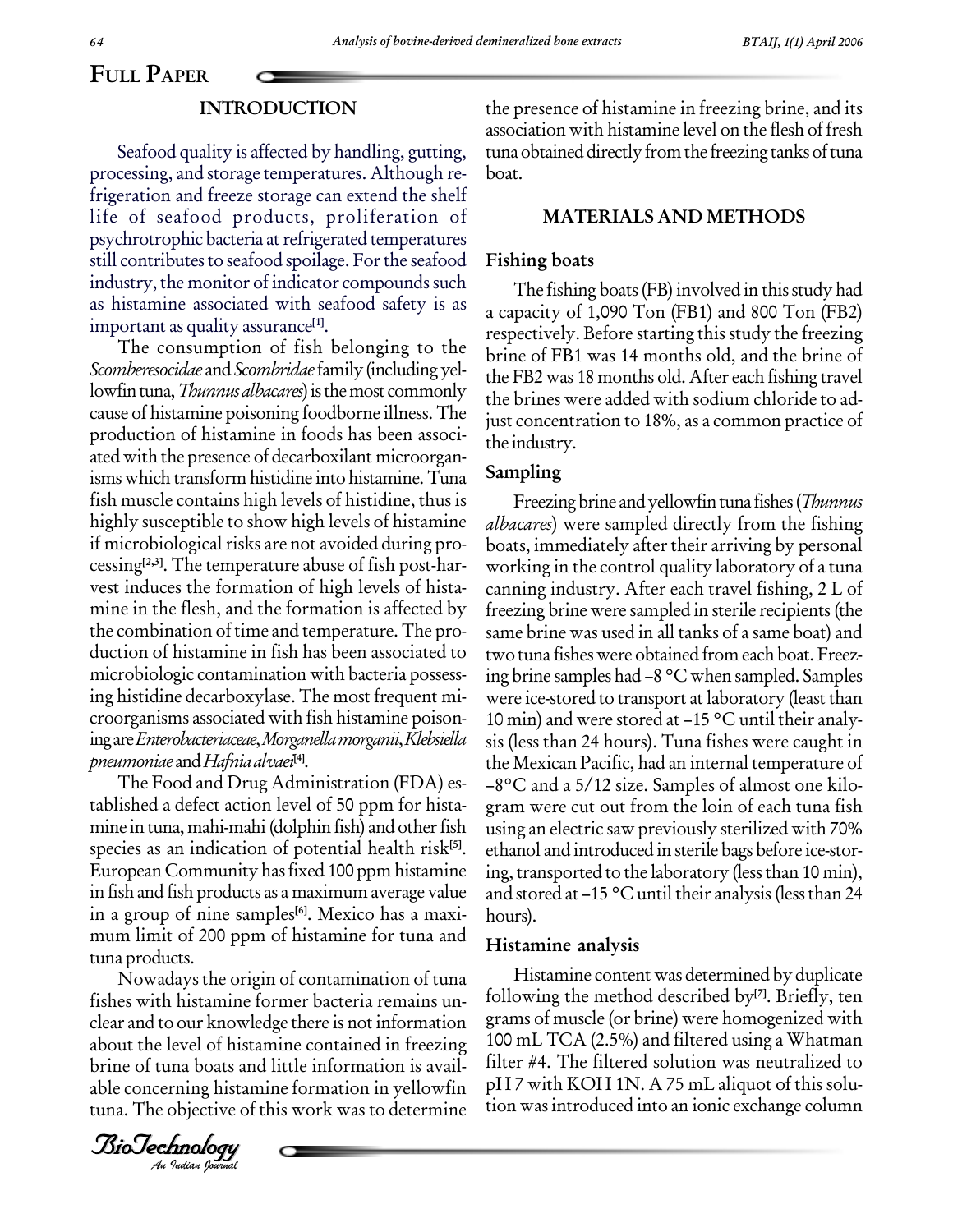(Amberlite CG-50, mesh 100-200) and 150 mL of acetate buffer 0.2 N, pH 4.63 were added. The his tamine was eluted with 25 mL HCl 0.2 N. An ali quot of the HCL 0.2 N eluted solution was mixed with 15 ml  $\text{Na}_2\text{CO}_3$  previously cooled and 2 mL of a the sa diazo reagent were added. The mixture was kept at 0 °C for 10 min before measuring absorbance at 495 nm. A standard histamine solution (3-100 ppm) was prepared diluting histamine dihydrochloride (Sigma, St. Louis, Mo. U.S.A.) with HCl 0.1 N.

To evaluate the ion-exchange chromatography method fish samples were inoculated with one mL of 0 to 100 ppm of histamine and percent of recov erywas measured.The recovery of histamine forthe method was determined as 93 to 100%.

## **pH and chlorides**

For pH measurement, 10 g of brine (or muscle) protein was relatively high (Figure 1). were mixed with 10 mL of distilled water and pH determination was obtained at 25°C by duplicate. Chlorides were determined in duplicate following the method described in the **[8]**

### . **MICROBIOLOGICAL ANALYSIS**

Microbiological analysis was realized as follow-<br>blanding 10 g of bring (or muscle) with 90 mJ cero. ing: blending 10 g of brine (or muscle) with 90 mL peptone water(0.1%). Agar plate count was carried out in duplicate according to the standard plate method. One-milliliter aliquots from each sample were serially diluted with peptone water (0.1%) and mixed with standard plate count agarsupplemented with 0.5% NaCl cooled down to 50 °C. Total count of psychrophilic was obtained incubating at 5 °C for ten days and mesophilic was obtained incubating at 37 °C for 48 h.

## **Statistical analysis**

Statistical analysis was performed using a Statgraphics 5.0 (Software Publishing Corporation, Bitstream Inc.). LSD's multiple range tests were used to determine significantly difference  $(p < 0.05)$  among treatments.

## **RESULTS AND DISCUSSION**

Freezing brine from two tuna fishing boats was studied during two years to determine changes in histamine concentration, physicochemical param eters (pH, protein and sodium chloride concentra tion) and microbiological quality (mesophilic and psychrophilic microorganisms). Tuna muscle from the same boats was measured to determine the con centration of histamine, sodium chloride, mesophilic and psychrophilic microorganisms. Freezing brine and tuna muscle were analyzed every time the fishing boats arrived to the industry port after the fishing trip.

# **Freezing brine Protein concentration**

Freezing brine from fishing boats one (FB1) and two (FB2) were 14 and 18 years old respectively at the start of the study. Thus, initial concentration of

During the first year, protein concentration increased from 1.0 to 1.5% (FB1) and from 1.16 to 1.41% (FB2). No significant difference ( $P < 0.05$ ) was found in protein concentration in freezing brine from both tuna boats. After the last fishing trip of 2003 (November month), the freezing brine of both fishing boats was totally exchanged. Thus initial protein concentration for the 2004 fishing period was

Protein concentration for the second year increased from 0.03 to 1.11% (FB1) and from 0.04 to 1.05% (FB2). No significantly difference ( $p < 0.05$ ) was found in protein concentration in freezing brine from both tuna boats for the second year.

damage in some fishes, because of the high volume The presence of protein is needed for the growing of microorganisms. Freezing brine of both fish ing boats contained protein from tuna fishes. Pro teins came from external mucosa, excreted feces, blood, and muscle. The two last origins are associ ated with damage in the integrity of the tuna fishes associated with operations on board. Although tuna industry has implemented good handling practices on board, is not feasible to avoid totally the physical of catching.

**pH**

*An*The pH varied from 5.6 to 6.8 in the FB1 and from 6.4 to 6.8 in FB2 (Figure 2). There were not significantly differences in  $pH$  values ( $p < 0.05$ ) between freezing brine of both fishing boats.The total

*Indian Journal*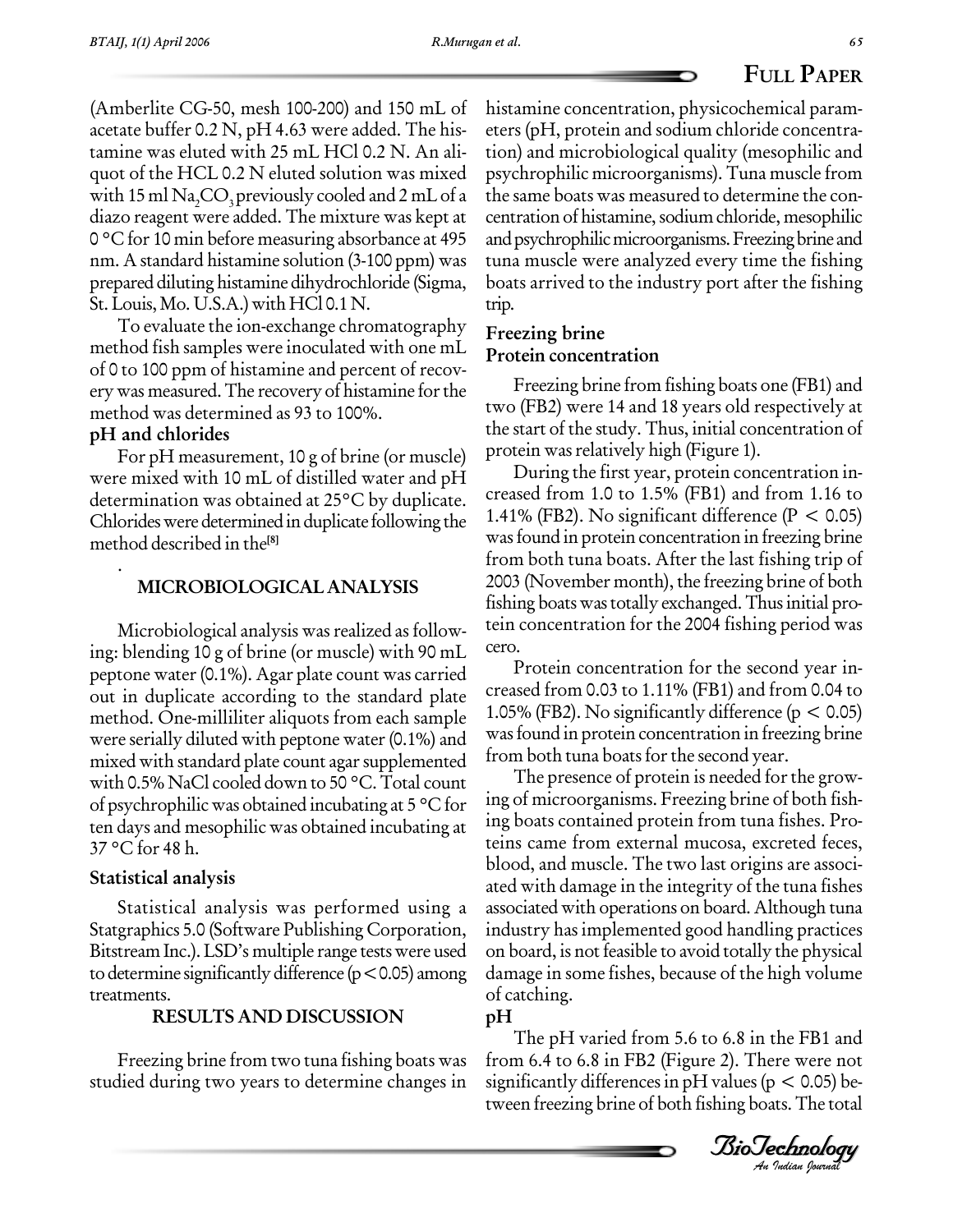**08/10/2004**

### **FULL PAPER 0 0.2 0.4 0.6 0.8 1 1.2 1.4 1.6** T **4/18/2003 6/1/2003 8/11/2003 9/27/2003 11/18/2003 1/6/2004 1/18/2004 3/4/2004 5/12/2004 6/30/2004 9/4/2004 10/8/2004 %** $\frac{2}{3}$  a.s  $\cdot$ <br> $\frac{2}{3}$  a.s  $\cdot$ **0.2 0.4 0.6 0.8 1 1.2 1.4 1.6 %Proton**<br> **Proton**<br> **Proton**<br> **Proton**<br> **Proton**

**Figure 1: Changes in protein concentration in freeze brine used for two yellowfin tuna fishing boats. Mean values of two samples by duplicate. Bars indicate one standard deviation.**



BioTechnologyBioTechnology**are the mean value from two replicates. Bars Figure** 2 **:** Changes on pH of the freezing brine ber. **used in two yellowfin tuna fishing boats. Points indicate standard deviation.**

exchange of freezing brine after the first year of fish- an *I* freezing bri<br>had not effec<br>oth boats. T<br>*Inology*<br>*Indian Iourual* ing period had not effect on the pH measured in the brines of both boats. This result indicates that the concentration of protein present in brines did not

affect their  $pH$ . The  $pH$  range found in brine of both fishing boats might be appropriated for growing of different microorganisms.

## **Sodium chloride**

The sodium chloride in the freezing brine of both fishing boats varied from 15 to 18% during the two years of this study (Figure 3).The content of chlo ride in the brine was according with the level of salt used to prepare the freezing brine (18% NaCl  $w/v$ ). No difference in the amount of salt between freez ing brine of both boats was found ( $p < 0.05$ ).

## **Mesophilic microorganisms**

As was to mention above, freezing brine from fishing boats one (FB1) and two (FB2) were 14 and 18 years old respectively at the start of the study (Figure 4). Thus the initial microbial count was high in both boats: 1.4 x 10 <sup>4</sup> UFC/g for FB1 and 2.25 x 10 <sup>4</sup> UFC/g for FB2.

During the study, the microbial count increased in FB1 from 1.4 x 10 <sup>4</sup> to 4.6 x 10 <sup>4</sup> UFC/g after 5 months (February to June 2003) (Figure 4). During the month of July, freezing brine was renewed, but only 80% of total volume was replaced. This partial replace had been a common practice forthis indus try. In August 2003, the renewed freezing brine had a microbial count of 1.5 x 10 <sup>4</sup> UFC/g, which in creased to 3.1 x 10 <sup>4</sup> UFC/g after 4 month. In De cember 2003, the freezing brine was totally renewed. The microbial count of the new freezing brine was very low, starting with 5.5 x 10<sup>2</sup> UFC/g in January and increasing to 3.2 x 10 4 in September.

Microbial count of FB2 freezing brine increased from 2.3 x 10 <sup>4</sup> UFC/g in April 2003, to 1.2 x 10 4  $UFC/g$  for November 2003. After renewing of the freezing brine, microbial count initiated from 7.5 x 10 <sup>2</sup> UFC/g in January to 3.9 x 10 <sup>3</sup> UFC/g in Octo-

The freezing brine, contained microorganisms capable of tolerating high level of salt (halophiles) and low temperatures(psycrophiles or psychrotrophic), which could grow in because of the protein content and the pH of the brine. Partial renewing of freez ing brine, a common practice for the industry, producing a short life of the freezing brine, associated with the growing of microorganisms. Although free

**0**

**18/04/2003**

**01/06/2003 11/08/2003 27/09/2003 18/11/2003 06/01/2004 18/01/2004 04/03/2004 12/05/2004 30/06/2004 04/09/2004**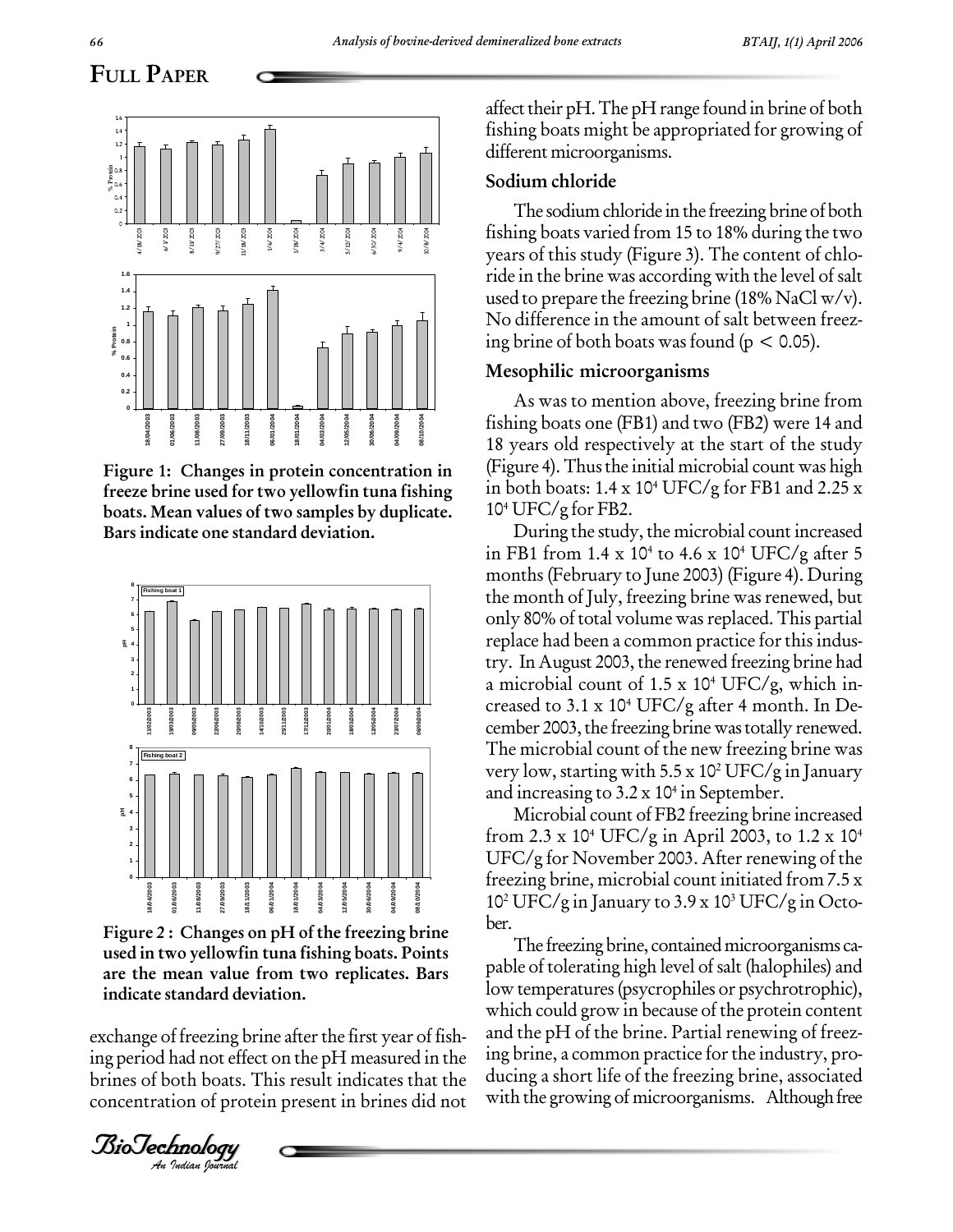zing brine is conserved at  $-10$  °C, this temperature can be increased during the initial freezing process ofthe tuna fishes, allowing the growing of halophilic psycrophilicmicroorganisms.

## **Psycrophilic microorganisms**

Freezing brine of the two fishing boats showed higher microbial counts for psycrophilic microorganisms in comparison to mesophilic microorganisms,

except for renewed freezing brines (Figure 5).<br>Freezing brine from FB1 increased from 1.2 x 10<sup>5</sup> in February to 4.5 x 10<sup>5</sup> UFC/g after 5 months  $_{\text{ine}}$ (June 2003) (Figure 5). After partial renewing  $(80\%)$ of freezing brine, microbiological count of psycrophilic organism decreased to 1.9 x 10<sup>5</sup> UFC/g  $\frac{1}{\text{renlac}}$ and increased to 3.1 x 10<sup>5</sup> UFC/g after 4 months.  $\frac{1}{2}$ After the total replace of freezing brine in the sec ond fishing year, the microbiological count increased from 1.0 UFC/g in January to 1.4 10<sup>4</sup> UFC/g in Sep-  $_{\rm fo}$ tember.

Freezingbrine from FB2 increased during the first fishing year from 1.2 x 10<sup>5</sup> UFC/g in January to 2.3 x  $_{\rm{mioht}}$ 10<sup>5</sup> UFC/g in November. After total renewing of  $\frac{1}{100}$ the freezing brine, microbiological count increased from 1.0 UFC/g in January to 1.7 10 <sup>4</sup> UFC/g inSep tember.



**Figure 3 : Changes on sodium chloride concentration in freezing brine. Points are the mean value from two replicates. Bars indicate standard deviation.**

The origin of microorganisms present in freez ing brine remains unclear, but they can have differ ent origins, such as the salt and the sea water used to prepare freezing brine, as well as microorganisms present in the skin, gills, feces and exposed guts of damaged tuna fishes caught.

Results of this study, indicates that micro-organisms present in the freezing brine of the two fishing boats studied, had their origin in the tuna fishes, more than in salt and sea water used for the freezing brine. It seems that microorganisms contaminating freez ing brine required a long period of adaptation before growing in the extreme conditions of salt and tem perature of the freezing brine.Thus, isimportant to replace totally the freezing brine after having high microbiological counts, to avoid afast growing of such microorganisms.

Freezing brine showed appropriated conditions for growing of microorganisms and might be a source of contamination of damaged fishes, as well as for contaminating external surface of tuna fishes, which might be a risk of contamination for tuna flesh during processing.The surviving of psycrophilic amine forming bacteria in fish and shrimp stored in ice at 0 °C has been reported **[9]**.

## **Histamine**

Histamine was present in the freezing brine of both fishing boats (Figure 6). Histamine mean level for the freezing brine of both fishing boats was of 22.5 (+/-17.0) ppm for 2003 and 16.58 (+/-7.84) ppm for 2004 year. Histamine mean level forthe ex perimental period was 19.68 (+/-13.51) ppm.

 $\begin{bmatrix} 11 \\ 21 \end{bmatrix}$ Histamine level for the freezing brine of the FB1 varied from 63.8 to 25.5 ppm during the first fishing year. Recent renewed freezing brine did not showed the presence of histamine, but histamine level in creased with time, associated with an increase in protein content and microorganism growing. Nine months older freezing brine had 15.2 ppm of histamine.

*An*The histamine level in renewed freezing brine varied Histamine level for the freezing brine of the FB2 varied from 21.4 to 22.6 ppm during the first year. from 0 to 15.1 ppm after 9 months.

Histamine present in freezing brine seems to have its origin in the presence and growing of decarboxilant

*Indian Journal*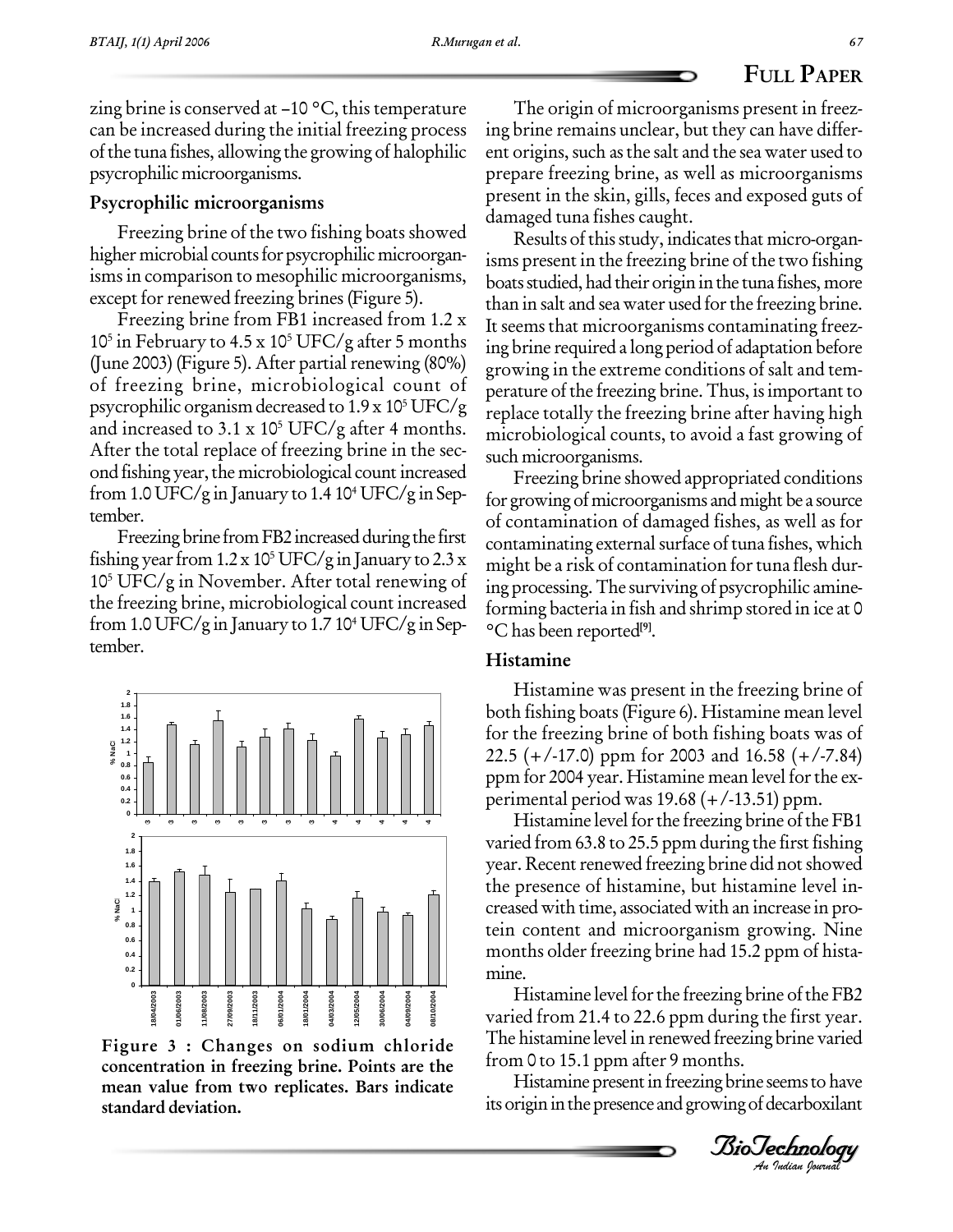

**Figure 4 : Changes on the concentration of mesophilic microorganisms. Points are the mean value from two replicates. Bars indicate standard deviation.**

microorganisms, associated with histamine forma tion. Freezing brine contained protein, which isim portant for the growing of decarboxilant microorganisms. Tuna muscle is rich in protein and yellow-



psicrophilic microorganisms in freezing used in<br>
two yellowfin tuna fishing boats. Points are the<br>
mean value from two replicates. Bars indicate<br>
6.5<sup>[12]</sup>,<br>
standard deviation.<br>
at pH<br> *BioJechnology* **Figure 5 : Changes on the concentration of two yellowfin tuna fishing boats. Points are the mean value from two replicates. Bars indicate standard deviation.**



fin tuna (Thunnus albacares) has high levels of histi dine, required aminoacid for histamine production.<sup>[10]</sup>, reported a concentration of 956.6 ( $\pm$  53.9) and 378.7  $(\pm 29.8)$  mg of histidine in white and red yellowfin tuna muscle respectively.

Although micro-organisms do not grow at tem peratures of freezing  $(-8 \text{ to } -10)$  present in freezing brine, well adapted psycrophilic or psychrotrophic decarboxilant microorganism might grow and to produce histamine, during fluctuation of freezing brine temperature, associated with increasing of tempera-



**Figure 6 : Changes on histamine concentration in freezing brine used in two yellowfin tuna fishing boats. Points are the mean value from two replicates. Bars indicate standard deviation.**

ture of the brine after introducing great volumes of tuna recently caught. Freezing brine temperature might increase to 2 to 4  $\degree$ C for 12-24 hour according with the register of the fishing boats.

The pH range found in brine of both fishing boats might be appropriated for growing of decarboxilant bacteria and forthe production of histamine **[11]**. Re ported that histidine decarboxilant enzyme required a pH from 5.9 to 6.8 for activity **[2]**. Found that 25 different decarboxilant bacteria were able to grow and produce histamine in a pH range from 5.8 to 6.5 **[12]**. Founded that decarboxilant bacteria can grow at pH range from 5.3 to 6.3.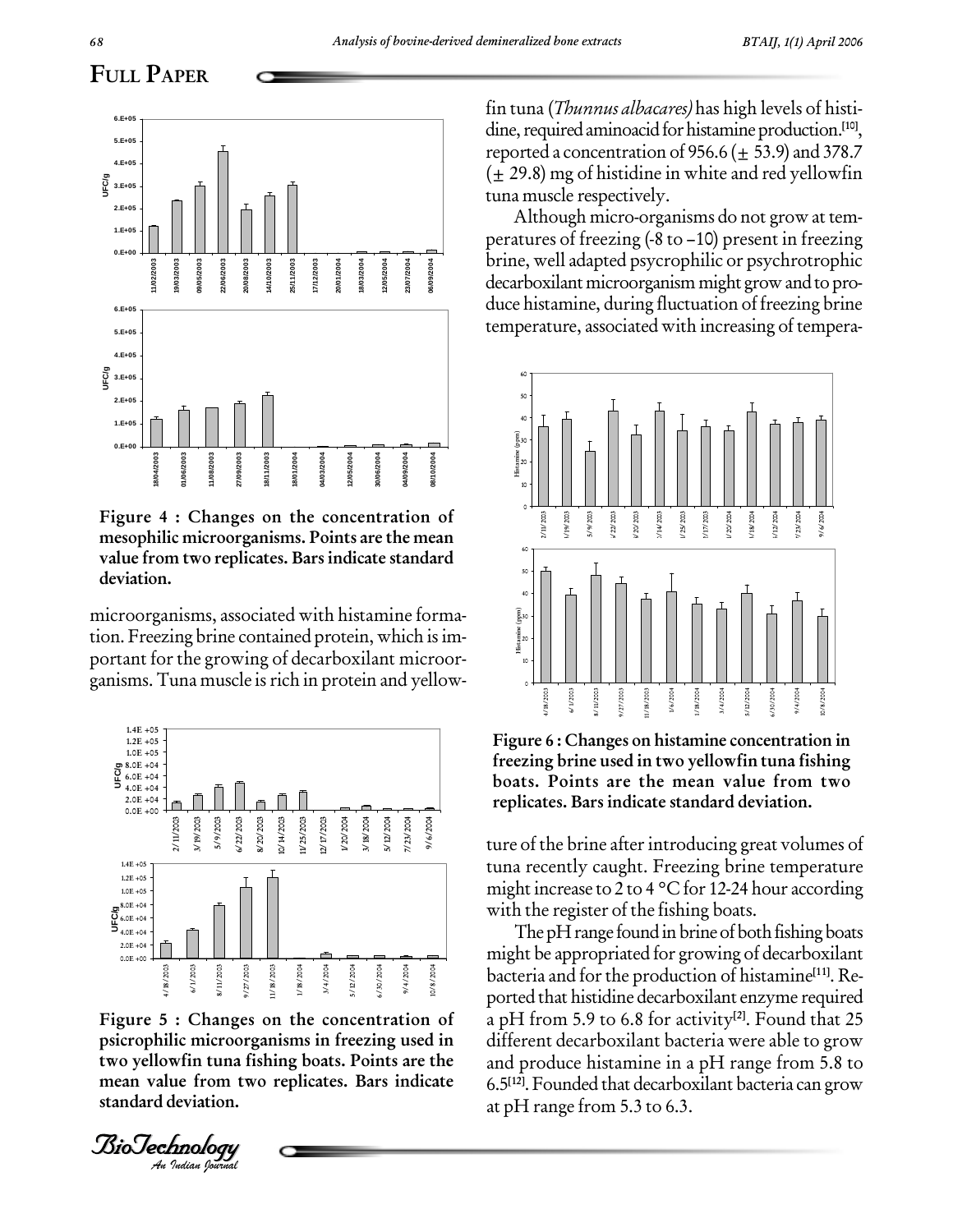**20 25**

Results obtained in this study suggest that decarboxilant microorganisms, responsible of histamine production, can grow and produce histamine in the freezing brine. **[13]** Reported that histamine was produced in salted makarel even when fish muscle reached 15% NaCl after 6 days of storage at 37°C. Forming of histamine by decarboxilant microorgan isms has been reported in Korean salted and fer mented products **[14,15]**. This result indicates that decarboxilant bacteria might grow in salt concentra tion present in the freezing brine of yellowfine tuna fishing boats. Thus freezing brine might be a source  $\frac{1}{2}$ of contamination for histaminogenic bacteria asso ciated with histamine formation in tuna fish during further processing. To our knowledge there is not information about this subject in the scientific lit erature.

## **Tuna muscle Sodium Chloride**

The sodium chloride in the freezing brine of both fishing boats varied from 0.86 to 1.57% during the two years for the two fishing boats (Figure 7).No difference in the salt content in tuna flesh of both fishing boats was found ( $p < 0.05$ ). The mean level of salt determined was of 1.25% (+/-0.22%). Salt contentin fish musclemust be lowerthan 1.5%.This results no showed evidence of extensive osmotic exchange of salt into fish muscle. The absence of high osmotic exchange between freezing brine and tuna muscle indicate that histamine formed in freez ing brine has a different origin than histamine formed in tuna muscle.

## **Histamine level**

The level of histamine measured in tuna fish muscles during the two fishing years involved in this study, varied from 25 to 42.9 ppm in FB1 with a mean level of histamine of  $36.79$  ( $+/-4.98$ ) ppm (Figure 8). In FB2 the histamine level varied from 29.8 to 50.1 ppm with a mean level of 38.94 (+/- 6.40) ppm (Figure 8).In this study tuna fish muscle had a histamine mean level of  $37.82 (+/-5.69)$  ppm for all fishing period.

The presence of low values of histamine in tuna fishes has been reported previously **[16]**. Reported 0 to 9.5 ppm of histamine in fresh tune from Spanish



**Figure 7 : Sodium chloride concentration of yellowfin tuna flesh from two yellowfin tuna fishing boats. Points are the mean value from two replicates. Bars indicate standard deviation.**

markets **[17]**. Reported 0 to 17.3 ppm in fresh frozen albacore captured in the US Northwest from 1994 to 1996 **[1]**. Reported 10.2 (+/- 6.0) forfresh yellow fin tuna stored at 4°C (analyzed the same day).

Histamine level in yellowfin tuna from this study was obtained from not damaged fishes, thus muscle



*An***Figure 8 :Histamine concentration of yellowfin tuna flesh from two yellowfin tuna fishing boats. Points are the mean value from two replicates. Bars indicate standard deviation.**

**FULL PAPER**